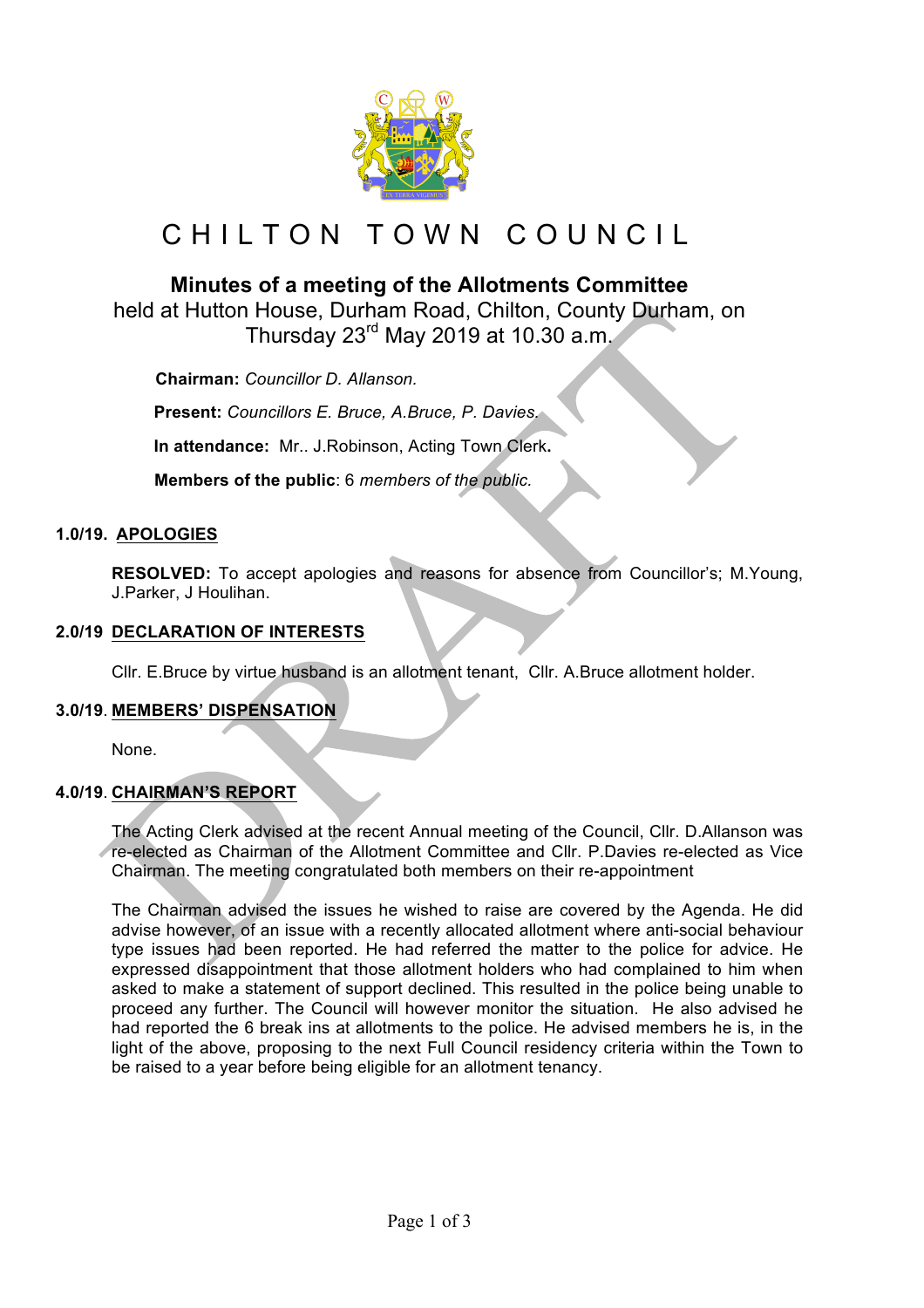# **5.0/19 MINUTES OF MEETING HELD ON 18<sup>t</sup> APRIL 2019**

The minutes of the previous meeting held on  $18<sup>th</sup>$  April 2019 had been approved as a correct record and signed at the ordinary meeting of the Council held on 14<sup>th</sup> May 2019.

#### **6.0/19 MATTERS ARISING**

All matters arising covered by the agenda.

# **7.0/19 PUBLIC PARTICIPATION**

Tenant's present raised the following issues and actions agreed:-

- a. The water tap on Prospect Terrace had been left on and a tenant stated he regularly had to turn it off. Tenants present agreed to remind colleagues of the need to ensure tap is switched off.
- b. Tenants suggested the recent numbering of allotments had resulted in wrong numbering. The Chairman and Vice Chairman who had undertaken the exercise agreed to re-visit and rectify if required
- c. Concern was expressed at the cost to re-instate this allotment and also young children are congregating in the sheds. Agreed Acting Clerk chase up the environmental contractor to finish the clear up and allow it to be allocated.
- d. Tenants asked if consideration could be given to provide skips on the sites to allow for clean up of windows/wood etc

#### **8.0/19 BOND**

Cllr. E.Bruce suggested a way to stop exiting tenants leaving allotments in an unacceptable state is to charge all new tenants a £100 bond, returned to allotment tenant on an exit visit agreeing plot is acceptable. Members present along with members of the public expressed concern at the amount and if residents could afford this as well as 2 years rent upfront. It was agreed the matter be referred to the Full Council for consideration.

#### **9.0/19 ALLOTMENT INSPECTION**

Cllr. P.Davies reported on a recent inspection he and Cllr. D.Allanson had undertaken. They had found a number of excellent allotments, but 29 plots needed a letter asking them to improve the site as soon as possible. Thus, is broken down to 16 letters for Prospect Terrace/Hambleton Way and 13 for West Chilton Terrace.

# **10/19 WAITING LIST**

Members approved the allocation of the following vacant allotments, AG to be allocated 67 Prospect Terrace PC allocated 74 Prospect Terrace AS to be allocated 76 Prospect Terrace AFTER exit inspection by Chairman/Vice Chairman

The Acting Clerk advised the Office Manager, Mrs. V.Nelson had reported 5 tenants had not renewed their tenancy to date. This is to be chased up and a final reminder letter to be sent.

#### **11/19 MAINTENANCE:**

Acting Clerk advised Council are out to tender for the provision of the remaining fencing. In regard to height of fencing, no minute can be found as to a firm decision made between 4